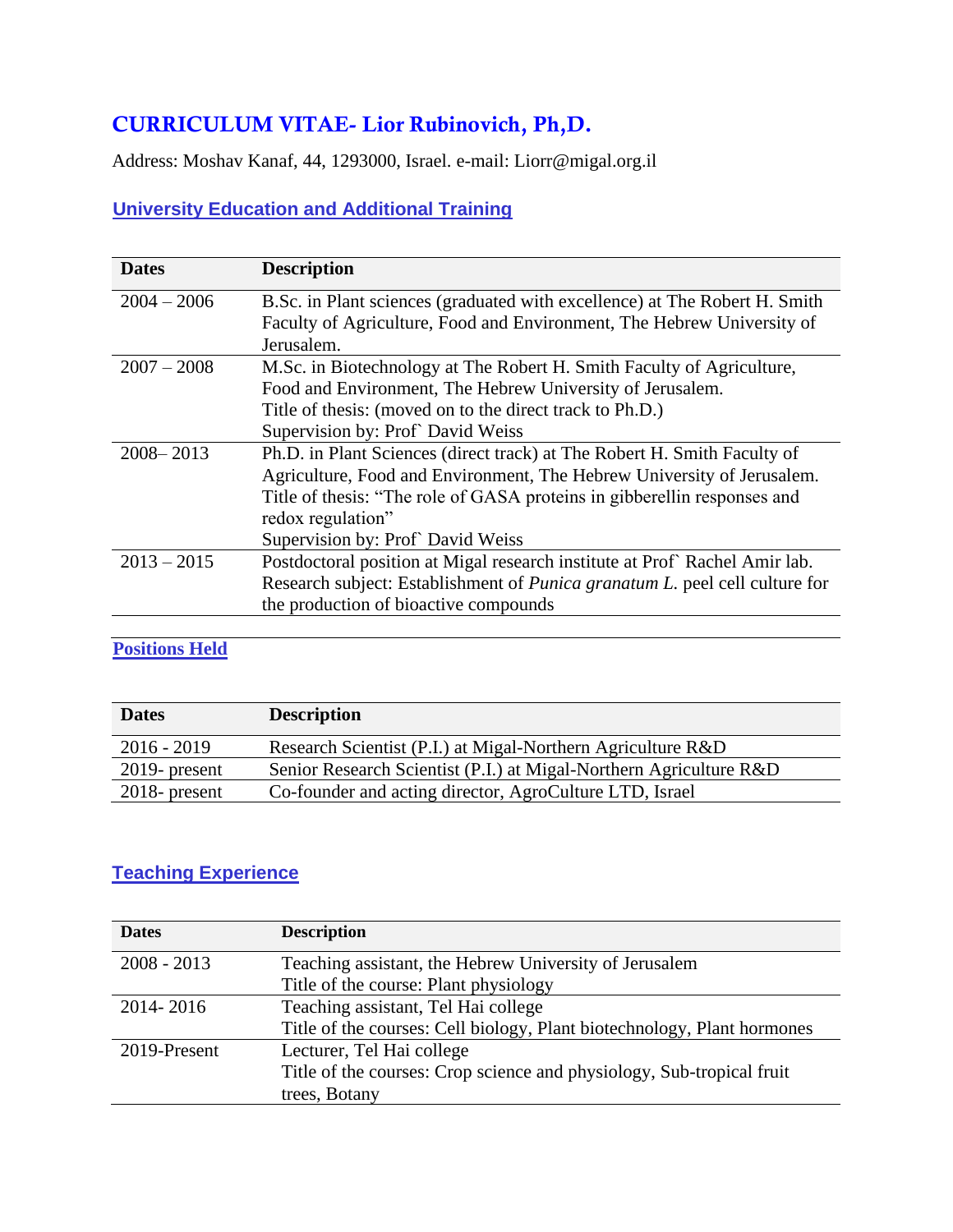#### **Articles in Reviewed Journals**

- 1. **Rubinovich, L**. and Weiss, D. (2010). The Arabidopsis cysteine-rich protein GASA4 promotes GA responses and exhibits redox activity in bacteria and in planta. *Plant J.* **64**:1018–27.
- 2. **Rubinovich, L.**, Ruthstein, S. and Weiss, D. (2014). The Arabidopsis cysteine-rich GASA5 is a redox-active metalloprotein that suppresses gibberellin responses. *Mol. Plant*. **7**:244–7.
- 3. Galili, S., Hovav, R., Bellalou, A., Amir-Segev, O., Badani, H., **Rubinovich, L.,** Asher, A., Faraj, T. and Singer, A. (2018). Utilization of natural variation in *Cephalaria joppensis* to diversify wheat forage crop rotation in Israel. *Isr. J. Plant Sci.***65**:195-201.
- 4. **Rubinovich, L.,** Segev, B., Habashi, R., Con, P. and Amir, R. (2019). Establishment of *Punica granatum* L*.* peel cell culture to produce bioactive compounds. *Plant Cell Tissue Organ Cult.* **138**: 131-140.
- 5. Bar-Noy, Y., Sofer-Arad, C., Perel, M., Cohen, H., Senesh, N., Noy, M. and **Rubinovich, L.** (2019). Frost protection efficiency evaluation in avocado with a horizontal wind machine. *Fruits* **74**:124-129.
- 6. Weil, A., Sofer-Arad, C., Bar-Noy, Y., Liran, O. and **Rubinovich, L.** (2019). Comparative study of leaf antioxidant activity as a possible mechanism for frost tolerance in 'Hass' and 'Ettinger' avocado cultivars. *J. Agric. Sci.* **157**: 342-349.
- 7. Asher, A., Galili, S., Whitney, T. and **Rubinovich, L.** (2020). The potential of quinoa (*Chenopodium quinoa*) cultivation in Israel as a dual-purpose crop for grain production and livestock feed. *Sci. Hortic.* (Amsterdam) **272**, 109534.
- 8. Shapira, O., Chernoivanov, S., Neuberger, I., Levy, S. and **Rubinovich, L.** (2021) Physiological characterization of young `Hass` avocado plant leaves following exposure to high temperatures and low light intensity. *Plants* **10 (8)**: 1562.
- 9. Chernoivanov, S., Neuberger, I., Levy, S., Senesh, N. and **Rubinovich, L.** (2022) Covering young 'Reed' avocado trees with shading nets during winter alleviates cold stress and promotes vegetative growth. *Eur. J. Hortic. Sci.* **87 (1)**: 1-10.
- 10. Bellalou, A.; Daklo-Keren, M.; Abu Aklin, W.; Sokolskaya, R.; **Rubinovich, L**.; Asher, A. and Galili, S. (2022) Germination of Chenopodium Quinoa cv. 'Mint Vanilla' Seeds under Different Abiotic Stress Conditions. *Seed Science and Technology* **50 (1)**: 41-45.
- 11. Weil, A., **Rubinovich, L.**, Tchernov, D. and Liran, O. (2022) Comparative study between the photosynthetic parameters of two avocado (*Persea americana*) cultivars reveals natural variation in light reactions in response to frost stress. *Agronomy* **12 (5)**: 1129.
- 12. Alon, E., Shapira, O., Azoulay-Shemer, T. and **Rubinovich, L.** (2022). Shading nets reduce canopy temperature and improve photosynthetic performance in 'Pinkerton' avocado trees during extreme heat events. *Agronomy*, **12(6)**, 1360.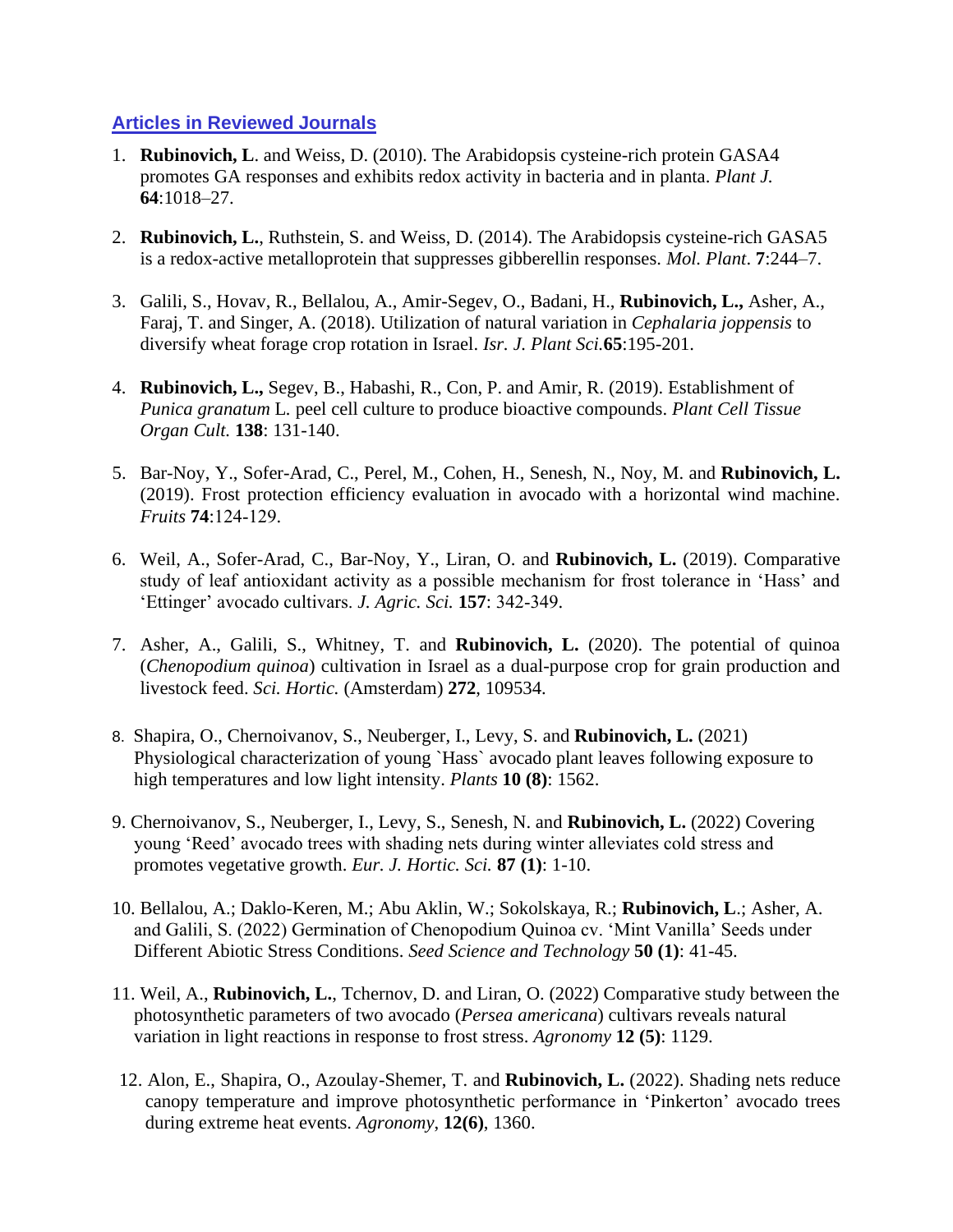#### **Articles in reviewed journals in Hebrew**

- 1. Asher, A., Galili, S. and **Rubinovich, L.** (2017). The development of Quinoa (*Chenopodium quinoa*) as a new crop in Israel- observation summary. Nir Va Telem, **71:** 21-26.
- 2. Asher, A., Sadan, A., Galili, S. and **Rubinovich, L.** (2017). Potential evaluation of quinoa (*Chenopodium quinoa*) as a new winter crop. Nir Va Telem, **75:** 22-28.
- 3. Sidan, G., Daklo-Keren, M., Abu-Aklin, W., Sokolskia, R., **Rubinovich, L.,** Asher, A., Ballelo, A., Londner, A., Amir-Segev, O. and Galili, S. (2019). Characterization of different factors affecting quinoa germination under controlled conditions. Nir Va Telem, October 1-9.
- 4. Ballelo, A., Daklo-Keren, M., Abu-Aklin, W., Sidan, G., Sokolskia, R., **Rubinovich, L.,** Asher, A., Londner, A., Amir-Segev, O., Farber, A. and Galili, S. (2020). Influence of sawing date of quinoa mother plants on seed germination. Nir Va Telem, August 1-9.
- 5. Asher, A., Dagan, R., Galili, S., Salmon, A. and **Rubinovich, L.** (2021). The development of young green quinoa (*Chenopodium quinoa*) as a new multifunctional summer crop in Israel. Nir Va Telem, January 1-10.
- 6. **Rubinovich, L.**, Galili, S., Shabtai, A., Cohen-Sinder, M., Federson, E. and Asher, A. (2022). The use of quinoa (*Chenopodium quinoa*) as a new forage crop and its effect on productivity and production efficiency in cattle fattening . Yediot Labokrim, 135, 24-26.

#### **Book Chapters**

1. **Rubinovich, L.** and Amir, R. (2014). Characterization of pomegranate`s health benefiting bioactive compounds, taste, color and post-harvest fruit quality by studying a wide collection of diverse accessions. In: *Instrumental Methods for the Analysis of Bioactive Molecules,* **10:** 201-215*.* American Chemical Society: Washington, DC.

### **Articles in Non-Reviewed Journals in Hebrew and English**

- 1. **Rubinovich L.,** Lurie G., Ziv O. Weiss D. (2009) *Eucomis autumnalis*: propagation, storage and post-harvest. *Olam Haperach*. February 48-50.
- 2. **Rubinovich L.,** Ziv O. Weiss D. (2009) *Tagetes lemmonii* a new fragrant cut green. *Olam Haperach*. October-November 52-53.
- 3. **Rubinovich L.,** Ziv O. Weiss D. (2010*) Lepidium virginicum*: Flowering and post-harvest. *Olam Haperach*. January-February 52-53.
- 4. **Rubinovich L.,** Ziv O. Weiss D. (2011) MOP MERKAZ: Introduction of new cut flowers and cut green. *Prachim Bareshet*. July 5-6.
- 5. **Rubinovich L.,** Lurie G., Ziv O. Weiss D. (2012)